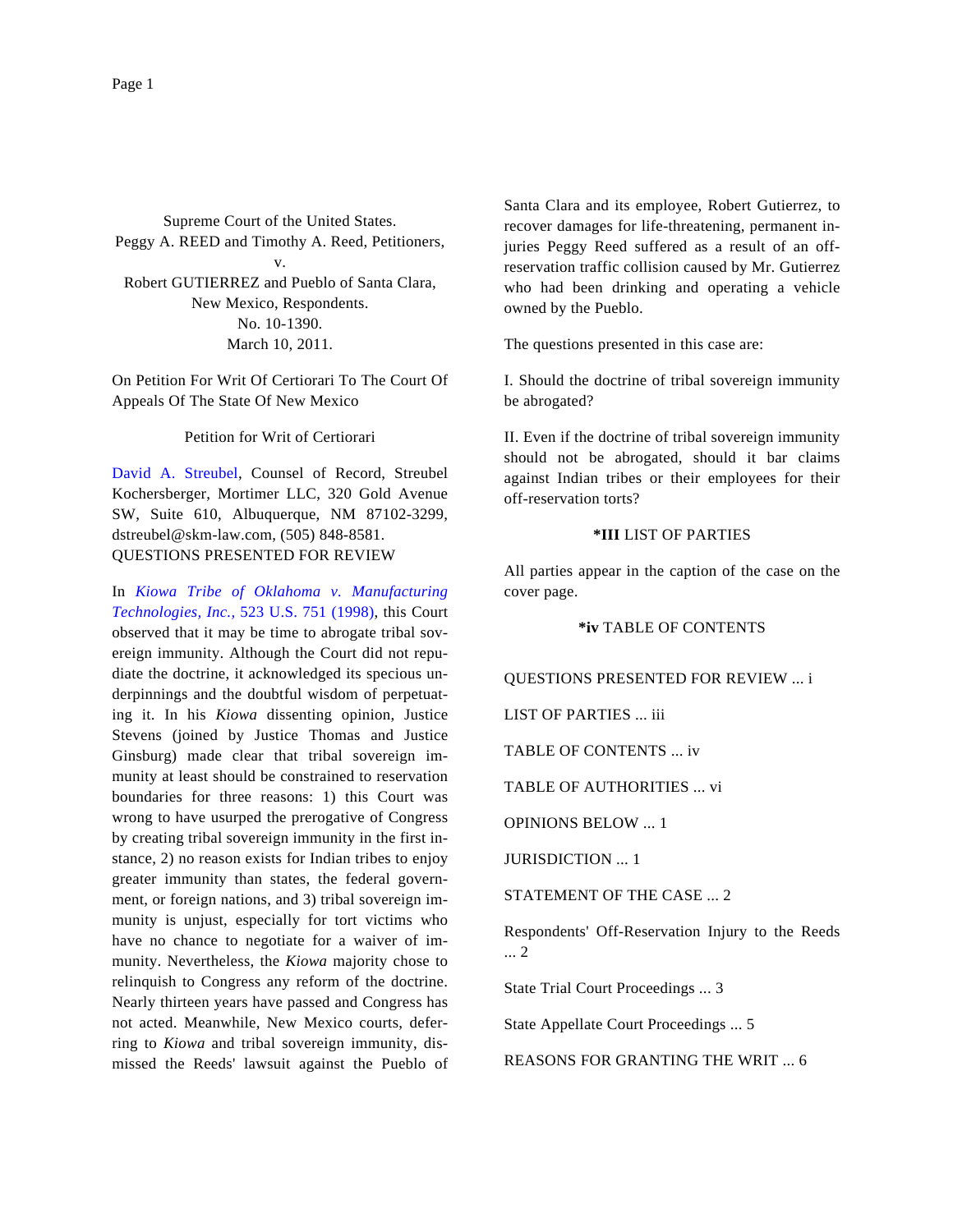I. This Court Should Abrogate Tribal Sovereign Immunity And Thereby Clarify Federal Indian Law ... 7

A. This Court's Decision in *Kiowa* ... 7

B. The Legacy of *Kiowa* Is Confusion About The Application And Limits Of Tribal Sovereign Immunity And Conflicting Decisions By Lower Courts ... 10

C. Tribes Will Not Be Harmed By Loss of Immunity ... 15

II. Tribal Sovereign Immunity Should Not Bar Claims Against Indian Tribes Or Their Employees For Off-Reservation Torts ... 17

CONCLUSION ... 18

**\*v** APPENDICES

Memorandum Opinion of the New Mexico Court of Appeals (Oct. 27, 2010) ... App. 1

Order of the District Court for the Second Judicial District Court of Bernalillo County, New Mexico (Dec. 20, 2007) ... App. 9

Decision of the New Mexico Supreme Court (Feb. 9, 2011) ... ... App. 12

The Reeds' Petition for Writ of Certiorari in the New Mexico Supreme Court (Nov. 29, 2010) ... App. 13

The Reeds' Amended Docketing Statement in the New Mexico Court of Appeals (Jan. 23, 2008) ... App. 26

*Indian Entities Recognized and Eligible To Receive Services From the United States Bureau of Indian Affairs,* [75 Fed. Reg. 190 \(Oct. 1, 2010\)](http://www.westlaw.com/Find/Default.wl?rs=dfa1.0&vr=2.0&DB=0001037&FindType=Y&ReferencePositionType=S&SerialNum=0349190713&ReferencePosition=190) ... App. 34

## **\*vi** TABLE OF AUTHORITIES

Cases

*[Bittle v. Bahe](http://www.westlaw.com/Find/Default.wl?rs=dfa1.0&vr=2.0&DB=4645&FindType=Y&SerialNum=2015135422),* [192 P.3d 810 \(Okla. 2008\)](http://www.westlaw.com/Find/Default.wl?rs=dfa1.0&vr=2.0&DB=4645&FindType=Y&SerialNum=2015135422) ... 13, 14

*[Cohen v. Winkelman](http://www.westlaw.com/Find/Default.wl?rs=dfa1.0&vr=2.0&DB=4637&FindType=Y&SerialNum=2008973286),* [428 F. Supp. 2d 1184 \(W.D](http://www.westlaw.com/Find/Default.wl?rs=dfa1.0&vr=2.0&DB=4637&FindType=Y&SerialNum=2008973286). [Okla. 2006\)](http://www.westlaw.com/Find/Default.wl?rs=dfa1.0&vr=2.0&DB=4637&FindType=Y&SerialNum=2008973286) ... 11

*[Filer v. Tohono O'Odham Nation Gaming Enter.](http://www.westlaw.com/Find/Default.wl?rs=dfa1.0&vr=2.0&DB=4645&FindType=Y&SerialNum=2008556611),* [129 P.3d 78 \(Ariz. Ct. App. 2006\)](http://www.westlaw.com/Find/Default.wl?rs=dfa1.0&vr=2.0&DB=4645&FindType=Y&SerialNum=2008556611) ... 12, 13

*[Foxworthy v. Puyallup Tribe of Indians Ass'n,](http://www.westlaw.com/Find/Default.wl?rs=dfa1.0&vr=2.0&DB=4645&FindType=Y&SerialNum=2013703902)* 169 [P.3d 53 \(Wash. Ct. App. 2007\)](http://www.westlaw.com/Find/Default.wl?rs=dfa1.0&vr=2.0&DB=4645&FindType=Y&SerialNum=2013703902) ... 12

*[Holguin v. Ysleta Del Sur Pueblo](http://www.westlaw.com/Find/Default.wl?rs=dfa1.0&vr=2.0&DB=713&FindType=Y&SerialNum=1997182367),* [954 S.W.2d 843](http://www.westlaw.com/Find/Default.wl?rs=dfa1.0&vr=2.0&DB=713&FindType=Y&SerialNum=1997182367) [\(Tex. App. - El Paso 1997\)](http://www.westlaw.com/Find/Default.wl?rs=dfa1.0&vr=2.0&DB=713&FindType=Y&SerialNum=1997182367) ... 13

*[Hoover v. Kiowa Tribe of Okla.](http://www.westlaw.com/Find/Default.wl?rs=dfa1.0&vr=2.0&DB=661&FindType=Y&SerialNum=1998073500),* [957 P.2d 81 \(Okla.](http://www.westlaw.com/Find/Default.wl?rs=dfa1.0&vr=2.0&DB=661&FindType=Y&SerialNum=1998073500) [1998\)](http://www.westlaw.com/Find/Default.wl?rs=dfa1.0&vr=2.0&DB=661&FindType=Y&SerialNum=1998073500) ... 15

*[Kiowa Tribe of Okla. v. Mfg. Tech., Inc](http://www.westlaw.com/Find/Default.wl?rs=dfa1.0&vr=2.0&DB=780&FindType=Y&SerialNum=1998112940).,* [523 U.S.](http://www.westlaw.com/Find/Default.wl?rs=dfa1.0&vr=2.0&DB=780&FindType=Y&SerialNum=1998112940) [751 \(1998\)](http://www.westlaw.com/Find/Default.wl?rs=dfa1.0&vr=2.0&DB=780&FindType=Y&SerialNum=1998112940) ... *passim*

*[Madison County v. Oneida Indian Nation of N](http://www.westlaw.com/Find/Default.wl?rs=dfa1.0&vr=2.0&DB=708&FindType=Y&SerialNum=2022523944)ew [York,](http://www.westlaw.com/Find/Default.wl?rs=dfa1.0&vr=2.0&DB=708&FindType=Y&SerialNum=2022523944)* [131 S. Ct. 459 \(2010\)](http://www.westlaw.com/Find/Default.wl?rs=dfa1.0&vr=2.0&DB=708&FindType=Y&SerialNum=2022523944) ... 12

*[Madison County v. Oneida Indian Nation of N](http://www.westlaw.com/Find/Default.wl?rs=dfa1.0&vr=2.0&DB=708&FindType=Y&SerialNum=2024328994)ew [York,](http://www.westlaw.com/Find/Default.wl?rs=dfa1.0&vr=2.0&DB=708&FindType=Y&SerialNum=2024328994)* [131 S. Ct. 704 \(2011\)](http://www.westlaw.com/Find/Default.wl?rs=dfa1.0&vr=2.0&DB=708&FindType=Y&SerialNum=2024328994) ... 12

*Murphy v. Kickapoo Tribe of Okla.,* No. CIV-07-0118-HE, 2007 U.S. Dist. LEXIS 83031 (W.D. Okla. Nov. 8, 2007) ... 11

*[Okla. Tax Comm'n v. Citizen Band of Potawatom](http://www.westlaw.com/Find/Default.wl?rs=dfa1.0&vr=2.0&DB=780&FindType=Y&SerialNum=1991042972)i [Tribe,](http://www.westlaw.com/Find/Default.wl?rs=dfa1.0&vr=2.0&DB=780&FindType=Y&SerialNum=1991042972)* [498 U.S. 505 \(1991\)](http://www.westlaw.com/Find/Default.wl?rs=dfa1.0&vr=2.0&DB=780&FindType=Y&SerialNum=1991042972) ... 7

*[Oneida Indian Nation of N.Y. v. Madison County](http://www.westlaw.com/Find/Default.wl?rs=dfa1.0&vr=2.0&DB=506&FindType=Y&SerialNum=2021843678),* [605 F.3d 149 \(2d Cir. 2010\)](http://www.westlaw.com/Find/Default.wl?rs=dfa1.0&vr=2.0&DB=506&FindType=Y&SerialNum=2021843678) ... 10, 11

*[Turner v. United States,](http://www.westlaw.com/Find/Default.wl?rs=dfa1.0&vr=2.0&DB=780&FindType=Y&SerialNum=1919200561)* [248 U.S. 354 \(1919\)](http://www.westlaw.com/Find/Default.wl?rs=dfa1.0&vr=2.0&DB=780&FindType=Y&SerialNum=1919200561) ... 7

## **\*vii** Other Authorities

&rss\_lnk-1 ... 16

Clifton Adcock, *Tribal Authority Sees Bridge As \$1 Billion Boon,* Tulsa World, Mar. 31, 2010, available at http://www.tulsaworld.com/news/article.aspx? subjectid=11&articleid=20100331\_11\_A1\_TheCEO59034

Gary Fields, *Plaintiffs Suing U.S. Tribes Can't Get*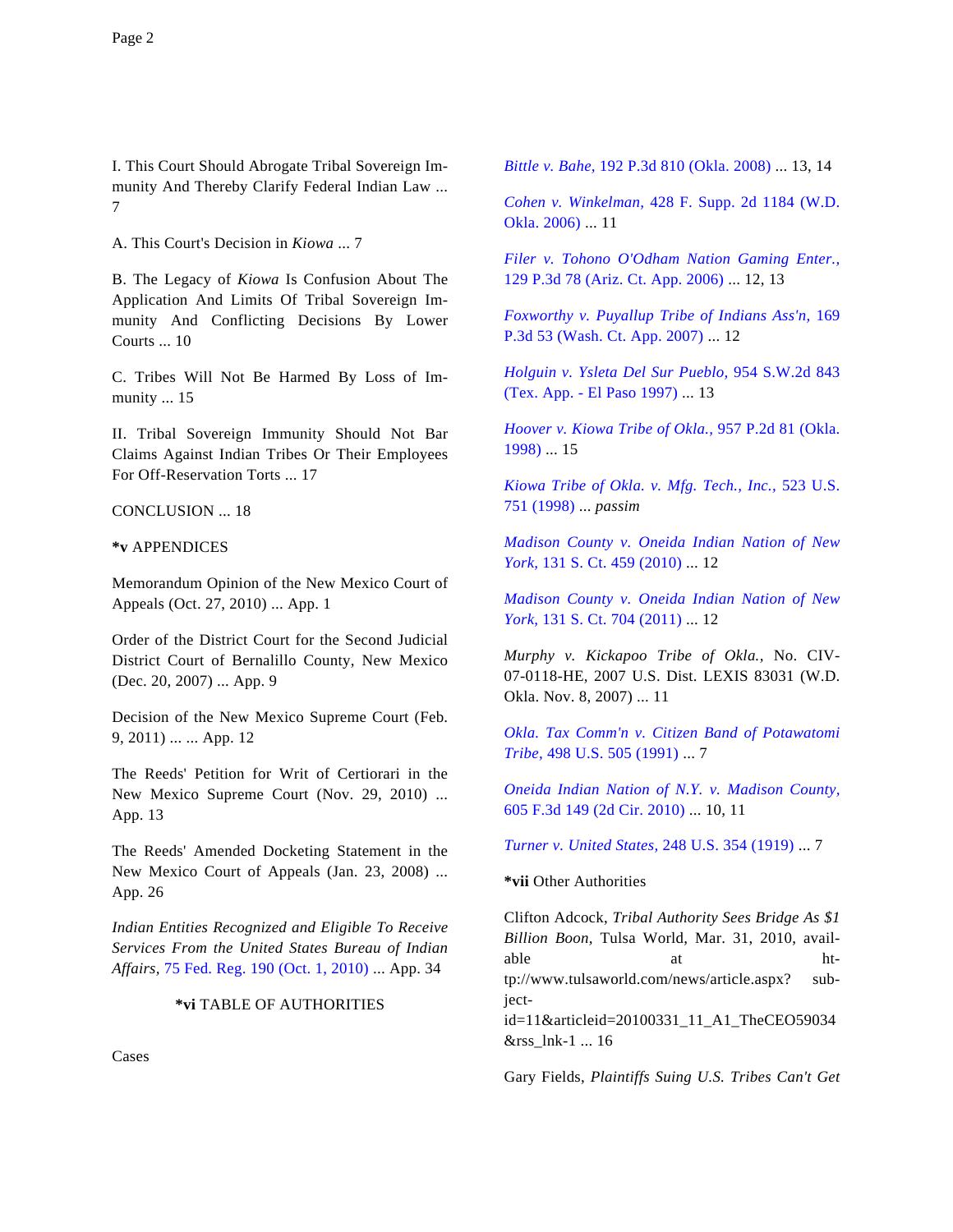*Their Day in Court,* Wall St. J., Oct. 12, 2007, at A1 ... 13

*[Indian Entities Recognized and Eligible To Receive](http://www.westlaw.com/Find/Default.wl?rs=dfa1.0&vr=2.0&DB=1037&FindType=Y&ReferencePositionType=S&SerialNum=0349190713&ReferencePosition=190) [Services From the United States Bureau of India](http://www.westlaw.com/Find/Default.wl?rs=dfa1.0&vr=2.0&DB=1037&FindType=Y&ReferencePositionType=S&SerialNum=0349190713&ReferencePosition=190)n [Affairs,](http://www.westlaw.com/Find/Default.wl?rs=dfa1.0&vr=2.0&DB=1037&FindType=Y&ReferencePositionType=S&SerialNum=0349190713&ReferencePosition=190)* [75 Fed. Reg. 190 \(Oct. 1, 2010\)](http://www.westlaw.com/Find/Default.wl?rs=dfa1.0&vr=2.0&DB=1037&FindType=Y&ReferencePositionType=S&SerialNum=0349190713&ReferencePosition=190) ... 6

Matt Krantz, *Seminole Tribe of Florida Buys Hard Rock Cafes, Hotels, Casinos,* USA Today, Dec. 7, 2006, available at http:// www.usatoday.com/money/industries/food/2006-12 -07-seminoles-hardrock\_x.htm ... 16

National Indian Gaming Commission (NIGC), Gaming Revenue Reports, 2009 Report, available at http:www.nigc.gov/Gaming\_Revenue\_Reports.aspx (last visited May 9, 2011) ... 15

**\*1** Petitioners Peggy A. and Timothy A. Reed respectfully request that a writ of certiorari issue to review the judgment below.

## OPINIONS BELOW

The opinion of the New Mexico Court of Appeals appears in the Appendix, App. 1-8, and is reported at *Reed v. Gutierrez,* No. 28,249, 2010 N.M. App. Unpub. LEXIS 424 (N.M. Ct. App. Oct. 27, 2010). The order of the District Court for the Second Judicial District Court of Bernalillo County, New Mexico dismissing the Reeds' claims appears at App. 9-11. The decision of the New Mexico Supreme Court denying certiorari appears at App. 12 and is reported at *Reed v. Gutierrez,* No. 32,720, 2011 N.M. LEXIS 60 (N.M. Feb. 9, 2011).

# **JURISDICTION**

The opinion of the New Mexico Court of Appeals was entered on October 27, 2010. On February 9, 2011, the Supreme Court of New Mexico denied a petition for certiorari. The jurisdiction of this Court is invoked under  $28$  U.S.C.  $\S$  1257(a).

## **\*2** STATEMENT OF THE CASE

The decisions below held that tribal sovereign im-

munity and specifically this Court's decision in *[Kiowa Tribe of Oklahoma v. Manufacturing Tech](http://www.westlaw.com/Find/Default.wl?rs=dfa1.0&vr=2.0&DB=780&FindType=Y&SerialNum=1998112940)[nologies, Inc](http://www.westlaw.com/Find/Default.wl?rs=dfa1.0&vr=2.0&DB=780&FindType=Y&SerialNum=1998112940).,* [523 U.S. 751 \(19](http://www.westlaw.com/Find/Default.wl?rs=dfa1.0&vr=2.0&DB=780&FindType=Y&SerialNum=1998112940)98) barred the Reeds' claims against the Pueblo of Santa Clara, New Mexico and its employee for injuries they caused Peggy Reed in an off-reservation traffic collision. This Court should revisit and abrogate tribal sovereign immunity for the reasons acknowledged by all members of the Court in *Kiowa.* At least, the Court should make clear that tribal sovereign immunity will not bar claims by innocent victims of the off-reservation torts of Indian tribes and their employees.

#### Respondents' Off-Reservation Injury to the Reeds

On November 29, 2005, at approximately noon, Peggy Reed was driving her vehicle on a public street in Albuquerque, New Mexico, far from the Pueblo or other Indian reservation land. At the same time, Robert Gutierrez, an employee of the Pueblo, was driving in the opposite direction on the same road as Ms. Reed in a vehicle owned by the Pueblo. Mr. Gutierrez suddenly made a left turn without yielding to oncoming traffic and collided with Ms. Reed's vehicle. As a result of the collision, Ms. Reed suffered a severe, life-threatening injury that has resulted in multiple hospitalizations and surgeries, caused excruciating and prolonged pain and suffering, and will **\*3** require permanent lifestyle changes in order to prevent future complications. App. 15.

Mr. Gutierrez had a cooler and empty beer containers in the back seat of the Pueblo's vehicle he was driving. He told an Albuquerque Police Department officer who responded to the accident scene that he had consumed two beers earlier that morning at approximately 7:00 a.m. Mr. Gutierrez submitted to a breath alcohol test which indicated he had a blood alcohol content of .04 percent. The police cited Mr. Gutierrez for Failure to Yield, Careless Driving, and Open Containers. App. 15-16.

## State Trial Court Proceedings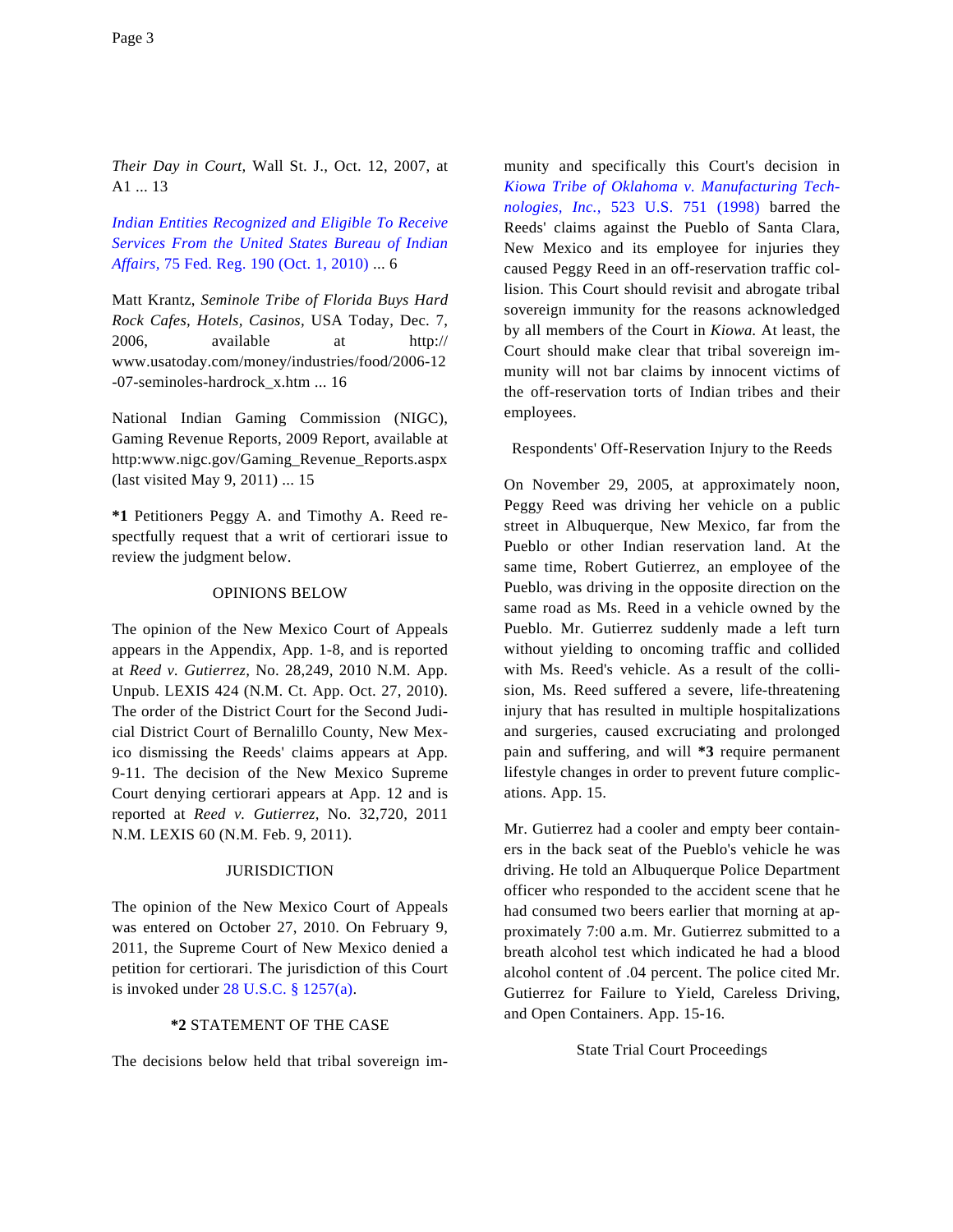The Reeds brought suit for the damages they suffered as a result of the collision. The Pueblo had liability insurance available to compensate the Reeds for their damages, but did not want to submit a claim for fear its insurance rates might increase. The Pueblo offered the Reeds under \$2,000 for the damage to their car, Ms. Reed's medical bills, her pain and suffering, and the Reeds' other damages. App. 16.

When the Reeds declined, Respondents claimed tribal sovereign immunity and moved to dismiss their claims. Respondents argued in their motion that the Pueblo was shielded from suit for even offreservation torts under the doctrine of tribal sovereign immunity. Respondents also contended that the Pueblo's tribal sovereign immunity extended to its employee, Robert Gutierrez. App. 16.

**\*4** The state trial court found that *Kiowa* allowed it no choice but to find that tribal sovereign immunity insulated the Pueblo from the Reeds' claims and granted the Pueblo's motion to dismiss. App. 9-10. At the motion hearing, the court stated:

The Court did review the briefing and the cases prior to the hearing today, and I think both sides recognize that when we're dealing with tribal immunity, that it's well-settled law and binding upon this court.…

\*\*\*

And I may agree with you that the Supreme Court of the United States has changed, and looking at *Kiowa*, you could tell that they were reconsidering how far sovereign immunity should go, but until they actually reconsider that decision, this Court is bound by the *Kiowa* decision.…

Motion Hearing Transcript, pp. 17:13-19:3. The trial court also announced that it would grant Robert Gutierrez' same motion to dismiss pursuant to the doctrine of tribal sovereign immunity if Mr. Gutierrez was an employee of the Pueblo acting within the scope of his employment at the time of the crash. *Id.* The court directed the parties to conduct limited discovery to make that determination. *Id.*

The parties subsequently stipulated to the fact that Mr. Gutierrez was an employee of the Pueblo acting within the scope of his employment at the time of the collision. App. 10. The trial court consequently granted Mr. Gutierrez's motion to dismiss. *Id.* **\*5** Therefore, the trial court dismissed all of the Reeds' claims on the basis of tribal sovereign immunity and *Kiowa. Id.*

# State Appellate Court Proceedings

The Reeds appealed the dismissal of their claims to the New Mexico Court of Appeals. App. 26-33. They argued that the trial court erred by dismissing their claims on the basis of tribal sovereign immunity because that doctrine should be abrogated. *Id.* Alternatively, the Reeds contended that even if tribal sovereign immunity should not be eliminated, it should not protect Indian tribes or their employees from claims for their off-reservation torts. *Id.*

The appellate court held that pursuant to *Kiowa*, the Pueblo and its employee were shielded from liability for their off-reservation tort. App. 1-2. The court stated: "The United States Supreme Court's opinion in *Kiowa* controls our holding today." App. 4. Specifically, the court concluded that "we believe that the majority opinion in *Kiowa* and New Mexico precedent interpreting *Kiowa* compel the conclusion that tribal sovereign immunity extends to offreservation torts." App. 7.

The Reeds petitioned for a writ of certiorari in the New Mexico Supreme Court on the same grounds they appealed to the court of appeals. App. 13-25. The state supreme court denied the petition. App. 12.

### **\*6** REASONS FOR GRANTING THE WRIT

Five hundred sixty four federally-recognized Indian tribes exist in the United States. *[Indian Entities Re](http://www.westlaw.com/Find/Default.wl?rs=dfa1.0&vr=2.0&DB=1037&FindType=Y&ReferencePositionType=S&SerialNum=0349190713&ReferencePosition=190)[cognized and Eligible To Receive Services Fr](http://www.westlaw.com/Find/Default.wl?rs=dfa1.0&vr=2.0&DB=1037&FindType=Y&ReferencePositionType=S&SerialNum=0349190713&ReferencePosition=190)om [the United States Bureau of Indian Affairs,](http://www.westlaw.com/Find/Default.wl?rs=dfa1.0&vr=2.0&DB=1037&FindType=Y&ReferencePositionType=S&SerialNum=0349190713&ReferencePosition=190)* 75 Fed. [Reg. 190 \(Oct. 1, 2010\)](http://www.westlaw.com/Find/Default.wl?rs=dfa1.0&vr=2.0&DB=1037&FindType=Y&ReferencePositionType=S&SerialNum=0349190713&ReferencePosition=190) (this list of tribes appears at App. 34-63). [FN1] They are dramatically expand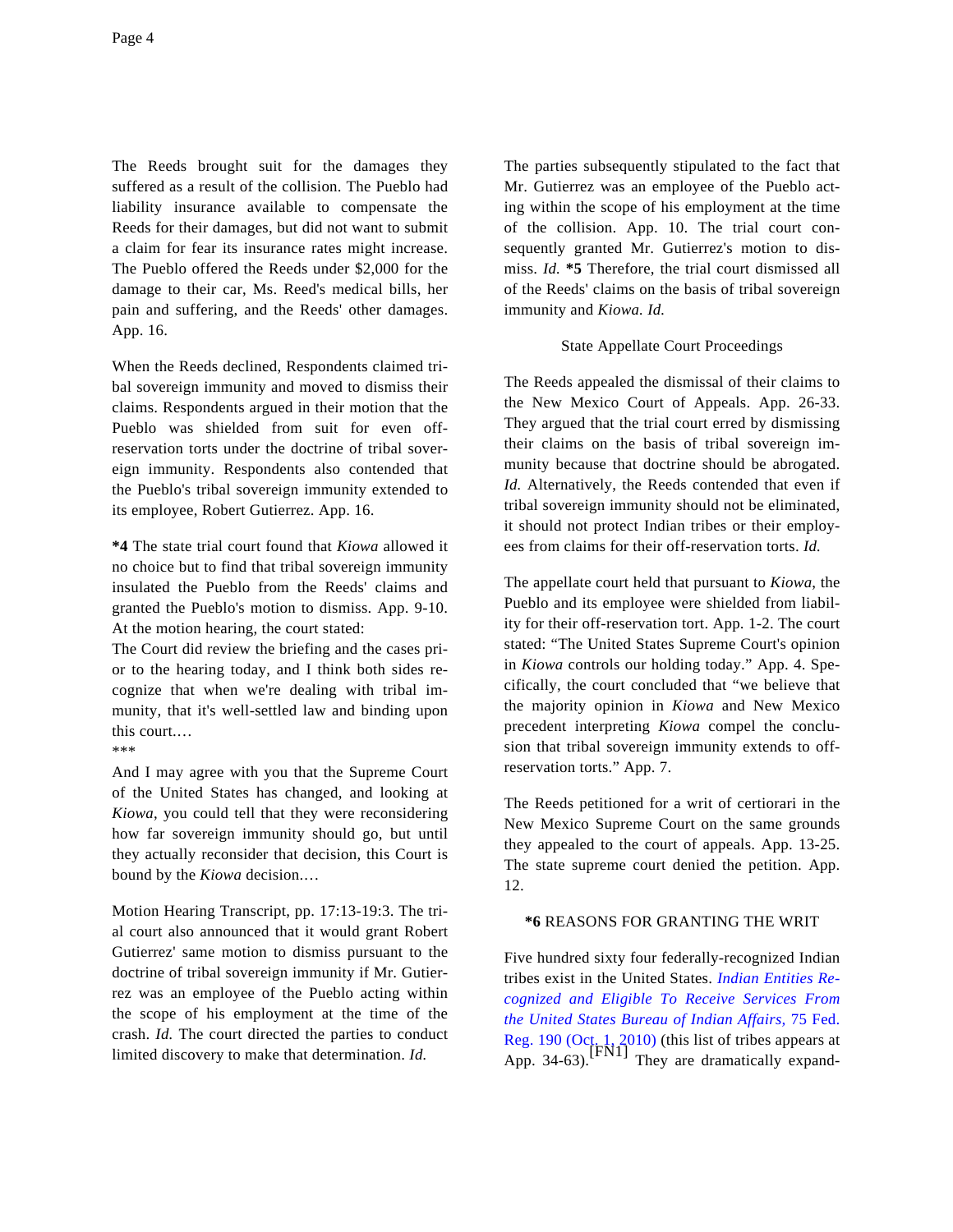ing the volume and sophistication of their activities which now extend well beyond reservation boundaries and permeate most states and sectors of the national economy. The continued existence of tribal sovereign immunity enables and encourages irrational and unjust practical and legal consequences as Indian tribes assert their immunity in circumstances far removed from tribal self-governance. The decisions of lower courts grappling with tribal immunity in these contexts often conflict. In this case, the lower courts' decisions that tribal sovereign immunity bars claims by victims of Indian tribes' off-reservation torts exacerbates the injustice of tribal immunity: anyone anywhere in the Nation may be injured or killed by a tribe and denied redress.

> FN1. These Indian tribes are located in 32 states: Alabama, Alaska, Arizona, California, Connecticut, Florida, Idaho, Indiana, Iowa, Kansas, Louisiana, Maine, Massachusetts, Michigan, Minnesota, Mississippi, Montana, Nebraska, Nevada, New Mexico, New York, North Carolina, Oklahoma, Oregon, Rhode Island, South Carolina, South Dakota, Texas, Utah, Washington, Wisconsin, and Wyoming.

**\*7** I. This Court Should Abrogate Tribal Sovereign Immunity And Thereby Clarify Federal Indian Law

### A. This Court's Decision in *Kiowa*

In *Kiowa*, this Court held that Indian tribes "enjoy immunity from suits on contracts, whether those contracts involve governmental or commercial activities and whether they were made on or off a reservation." *Id.* at 760. However, the majority questioned the soundness of the doctrine of tribal sovereign immunity, noting that it "developed almost by accident." *Id.* at 756. The often-cited source of tribal sovereign immunity, *[Turner v](http://www.westlaw.com/Find/Default.wl?rs=dfa1.0&vr=2.0&DB=780&FindType=Y&SerialNum=1919200561). [United States](http://www.westlaw.com/Find/Default.wl?rs=dfa1.0&vr=2.0&DB=780&FindType=Y&SerialNum=1919200561),* [248 U.S. 354 \(191](http://www.westlaw.com/Find/Default.wl?rs=dfa1.0&vr=2.0&DB=780&FindType=Y&SerialNum=1919200561)9), "simply does not stand for that proposition." *Kiowa,* at 756. "Later cases, albeit with little analysis, [simply] reiterated the doctrine." *Id.*

*Kiowa* observed that in 1991, this Court considered whether to perpetuate tribal sovereign immunity in *[Oklahoma Tax Commission v. Citizen Band of Pot](http://www.westlaw.com/Find/Default.wl?rs=dfa1.0&vr=2.0&DB=780&FindType=Y&SerialNum=1991042972)[awatomi Tribe](http://www.westlaw.com/Find/Default.wl?rs=dfa1.0&vr=2.0&DB=780&FindType=Y&SerialNum=1991042972),* [498 U.S. 505 \(199](http://www.westlaw.com/Find/Default.wl?rs=dfa1.0&vr=2.0&DB=780&FindType=Y&SerialNum=1991042972)1). The Court "retained the doctrine … on the theory that Congress had failed to abrogate it in order to promote economic development and tribal self-sufficiency." *Kiowa*, at 757, citing *Potawatomi,* at 510. But, in *Kiowa* the Court admitted that its rationale in *Potawatomi* for keeping tribal sovereign immunity did not square with reality: "The rationale, it must be said, can be challenged as inapposite to modern, wide-ranging tribal enterprises extending well beyond traditional tribal customs and activities." *Kiowa,* at 757. The Court in *Kiowa* added:

**\*8** There are reasons to doubt the wisdom of perpetuating the doctrine. At one time, the doctrine of tribal immunity from suit might have been thought necessary to protect nascent tribal governments from encroachments by States. In our interdependent and mobile society, however, tribal immunity extends beyond what is needed to safeguard tribal self-governance. This is evident when tribes take part in the nation's commerce. Tribal enterprises now include ski resorts, gambling, and sales of cigarettes to non-Indians. In this economic context, immunity can harm those who are unaware that they are dealing with a tribe, who do not know of tribal immunity, or who have no choice in the matter, as in the case of tort victims.

These considerations might suggest a need to abrogate tribal immunity, at least as an overarching rule. Respondent does not ask us to repudiate the principle outright, but suggests instead that we confine it to reservations or to noncommercial activities. We decline to draw this distinction in this case, as we defer to the role Congress may wish to exercise in this important judgment.

#### *Id.* at 758 (citations omitted).

Justice Stevens (joined by Justices Thomas and Breyer) dissented and echoed the majority's recognition of the specious underpinnings of the doctrine. *Id.* at 760. He refuted the notion that tribal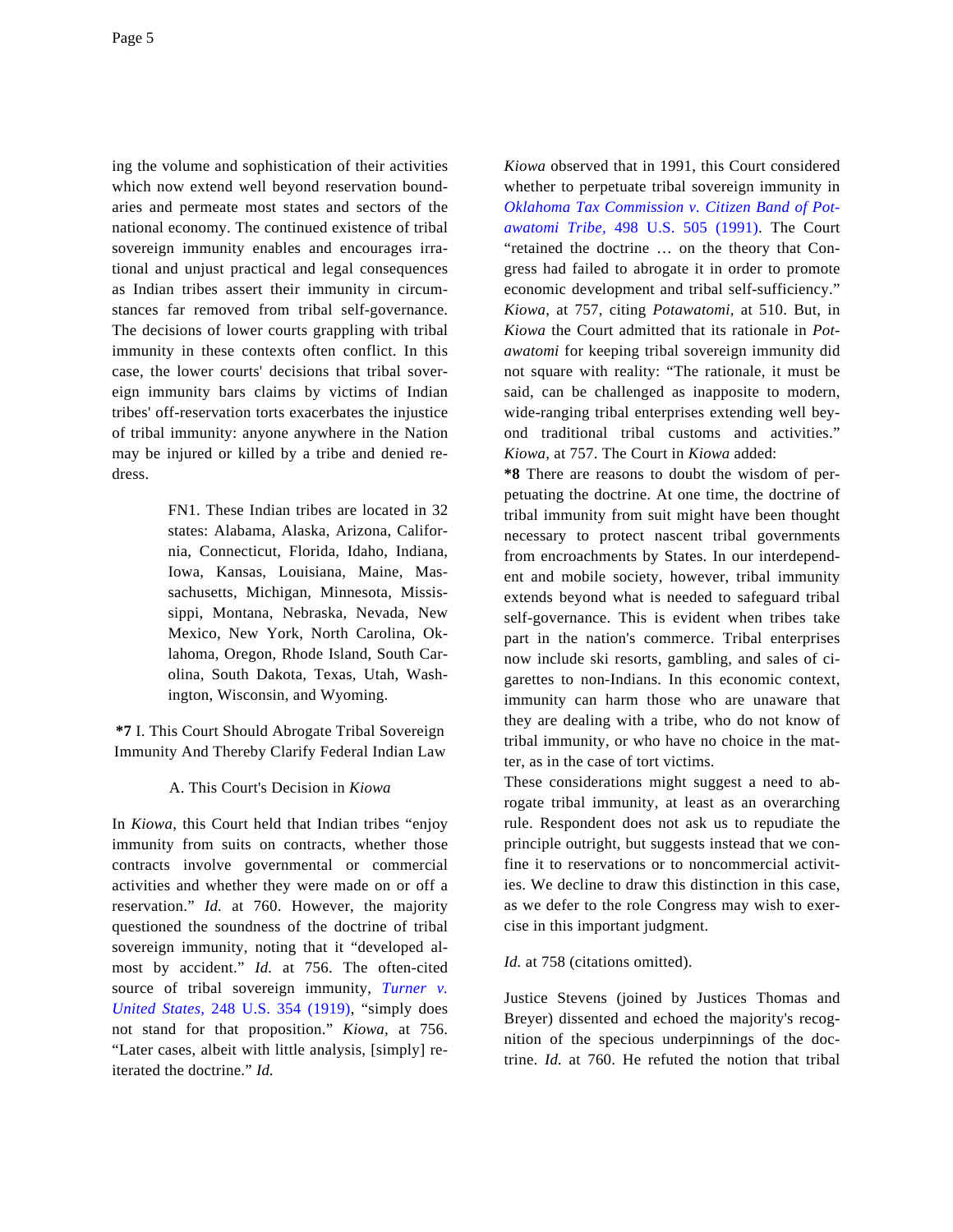sovereign immunity is absolute absent congressional authorization or tribal waiver, *id.* at 760-64, finding that "[a]bsent express federal law to the contrary, Indians **\*9** going beyond reservation boundaries have generally been held subject to nondiscriminatory state law otherwise applicable to all citizens of the State." *Id.* at 760.

Justice Stevens argued that (1) no federal statute or treaty provided the tribe with immunity from suit to its off-reservation commercial activities, and (2) the Court should not have extended the "judge-made" doctrine to preempt the authority of the state courts to decide for themselves whether to accord such immunity to Indian tribes as a matter of comity. *Id.* at 760. Justice Stevens distinguished the Court's early cases and pointed out that all had arisen out of conduct that occurred on Indian reservations. *Id.* at 762. Furthermore, he observed that states clearly have legislative jurisdiction of the off-reservation conduct of tribes, some on-reservation activities, and that there has been "no reasoned explanation for a distinction between the State's power to regulate the off-reservation conduct of Indian tribes and the State's power to adjudicate disputes arising out of such off-reservation conduct." *Id.*

Justice Stevens argued against the extension of the doctrine made by the majority. *Id.* at 764. Justice Stevens advanced "[t]hree compelling reasons" in support of his argument for judicial restraint. *Id.* First, the majority's expansion of tribal sovereignty is contrary to "the strong presumption" against construing federal law to preempt state law; a presumption that "appl[ies] with added force to judge-made rules." *Id.* Second, no reason exists for Indian tribes to enjoy greater immunity than states, the federal government, or foreign nations. *Id.* Third, tribal sovereign **\*10** immunity is unjust, especially for tort victims. *Id.* Justice Stevens concluded that Indian tribes "should pay their debts and should be held accountable for their unlawful, injurious conduct" just like everyone else. *Id.*

B. The Legacy of *Kiowa* Is Confusion About The Application And Limits Of Tribal Sovereign Im-

## munity And Conflicting Decisions By Lower Courts

This Court should revisit tribal sovereign immunity. It has been nearly thirteen years since this Court issued its invitation to Congress in *Kiowa* to reconsider the doctrine. Congress has not rewarded the Court's deference by legislating in any way on that issue. In the wake of that inaction, courts around the country are left to struggle with tribal immunity in a variety of contexts for which it is ill-suited, usually relating to the commercial activities of tribes. Too often, the application of tribal sovereign immunity compels decisions in cases that the courts themselves decry as unjust or irrational. Moreover, as some courts endeavor to constrain immunity for Indian tribes, their decisions directly conflict with other courts that tolerate a broader notion of the immunity.

A recent example of the problematic consequences of tribal sovereign immunity is *[Oneida Indian Na](http://www.westlaw.com/Find/Default.wl?rs=dfa1.0&vr=2.0&DB=506&FindType=Y&SerialNum=2021843678)[tion of New York v. Madison County](http://www.westlaw.com/Find/Default.wl?rs=dfa1.0&vr=2.0&DB=506&FindType=Y&SerialNum=2021843678),* [605 F.3d 149](http://www.westlaw.com/Find/Default.wl?rs=dfa1.0&vr=2.0&DB=506&FindType=Y&SerialNum=2021843678) [\(2d Cir. 2010\)](http://www.westlaw.com/Find/Default.wl?rs=dfa1.0&vr=2.0&DB=506&FindType=Y&SerialNum=2021843678), where two judges of the Second Circuit **\*11** court specifically asked this Court to re-consider or clarify tribal sovereign immunity.[FN2] In that case, Indian tribes refused to pay delinquent property taxes on hundreds of recently-purchased properties that had been owned and governed by non-Indians for approximately 200 years and subject to state and local taxation for generations. [605](http://www.westlaw.com/Find/Default.wl?rs=dfa1.0&vr=2.0&DB=506&FindType=Y&ReferencePositionType=S&SerialNum=2021843678&ReferencePosition=153) [F.3d at 153-54](http://www.westlaw.com/Find/Default.wl?rs=dfa1.0&vr=2.0&DB=506&FindType=Y&ReferencePositionType=S&SerialNum=2021843678&ReferencePosition=153). The counties proceeded to foreclose on those properties under New York law to collect the tax. *Id.* at 154-55. The Second Circuit affirmed the district court's injunction preventing the foreclosures. *Id.* at 163. Circuit Judge Cabranes wrote a concurring opinion (joined by Judge Hall) that explained the panel's decision as follows: "The holding in this case comes down to this: an Indian tribe can purchase land (including land that was never part of a reservation); refuse to pay lawfully-owed taxes; and suffer no consequences because the taxing authority cannot sue to collect the **\*12** taxes owed." *Id.* He continued, "[t]his rule of decision defies common sense. But absent action by our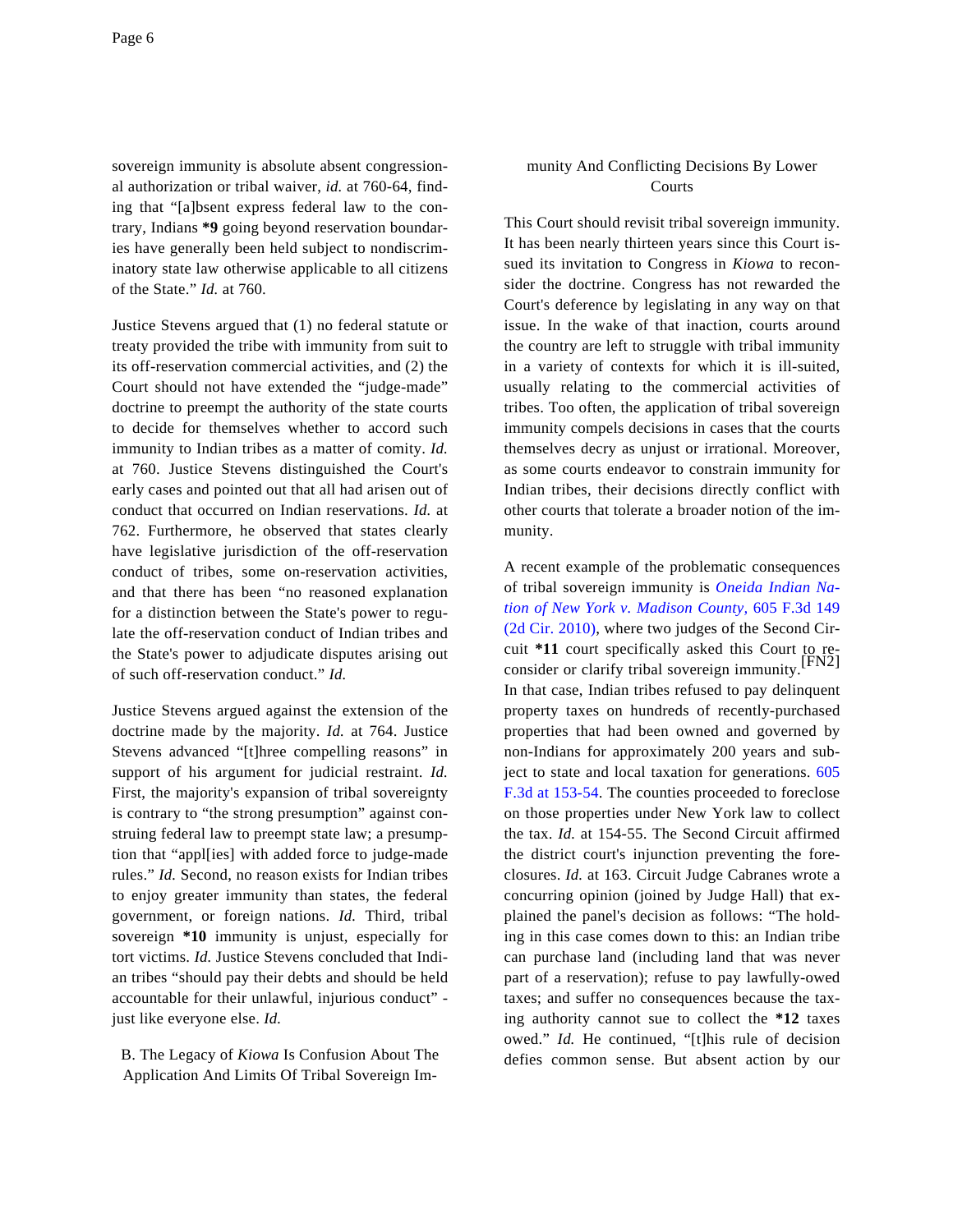highest Court, or by Congress, it is the law." *Id.* Characterizing the result "so anomalous that it calls out for the Supreme Court to revisit *Kiowa* and *Potawatomi* " and "[reunite] law and logic," he and Judge Hall nevertheless concurred in the judgment because they concluded they were bound by those decisions. *Id.* at 164.

> FN2. Other courts express dissatisfaction with tribal sovereign immunity. *See, e.g., Murphy v. Kickapoo Tribe of Okla.,* No. CIV-07-0118-HE, 2007 U.S. Dist. LEXIS 83031, at \*11-12 (W.D. Okla. Nov. 8, 2007) ("[t]he court has previously stated its concern about tribes' assertion of sovereign immunity in cases such as this where, if sovereign immunity is not waived, plaintiffs will essentially be denied a forum for their claims. Such a result is manifestly unfair to plaintiffs.…" "If this court had the power to 'fix' the situation, it would do so. However, that power resides with Congress or the appellate courts. This court's obligation is to follow the law as it exists now."); *[Cohen v. Winkelman,](http://www.westlaw.com/Find/Default.wl?rs=dfa1.0&vr=2.0&DB=4637&FindType=Y&ReferencePositionType=S&SerialNum=2008973286&ReferencePosition=1189)* 428 F. [Supp. 2d 1184, 1189 \(W.D. Okla. 20](http://www.westlaw.com/Find/Default.wl?rs=dfa1.0&vr=2.0&DB=4637&FindType=Y&ReferencePositionType=S&SerialNum=2008973286&ReferencePosition=1189)06) ("The circumstances of this case … [may be] the sort of use of the doctrine of sovereign immunity as discourages others from entering into commercial relationships with Indian tribes and which gives rise to the periodic calls for Congressional limitation or elimination of the doctrine of sovereign immunity.").

This Court indeed granted certiorari in that case on issues including "whether tribal sovereign immunity from suit, to the extent it should continue to be recognized, bars taxing authorities from foreclosing to collect lawfully imposed property taxes." *[Madison County v. Oneida Indian Nation of N](http://www.westlaw.com/Find/Default.wl?rs=dfa1.0&vr=2.0&DB=708&FindType=Y&SerialNum=2022523944)ew [York,](http://www.westlaw.com/Find/Default.wl?rs=dfa1.0&vr=2.0&DB=708&FindType=Y&SerialNum=2022523944)* [131 S. Ct. 459 \(20](http://www.westlaw.com/Find/Default.wl?rs=dfa1.0&vr=2.0&DB=708&FindType=Y&SerialNum=2022523944)10). Facing the Court's consideration of this issue, the tribe notified the Court that it had waived "its sovereign immunity to enforcement of real property taxation through foreclosure by state, county and local governments within and throughout the United States." *[Madison](http://www.westlaw.com/Find/Default.wl?rs=dfa1.0&vr=2.0&DB=708&FindType=Y&SerialNum=2024328994) [County v. Oneida Indian Nation of New York,](http://www.westlaw.com/Find/Default.wl?rs=dfa1.0&vr=2.0&DB=708&FindType=Y&SerialNum=2024328994)* 131 [S. Ct. 704 \(2011](http://www.westlaw.com/Find/Default.wl?rs=dfa1.0&vr=2.0&DB=708&FindType=Y&SerialNum=2024328994)). The Court remanded the case to the Second Circuit. *Id.*

Since *Kiowa*, courts also have made inconsistent applications of tribal sovereign immunity in dram shop cases against Indian tribes. In *[Filer v. Tohono](http://www.westlaw.com/Find/Default.wl?rs=dfa1.0&vr=2.0&DB=4645&FindType=Y&SerialNum=2008556611) [O'Odham Nation Gaming Enterpris](http://www.westlaw.com/Find/Default.wl?rs=dfa1.0&vr=2.0&DB=4645&FindType=Y&SerialNum=2008556611)e,* [129 P.3d 78](http://www.westlaw.com/Find/Default.wl?rs=dfa1.0&vr=2.0&DB=4645&FindType=Y&SerialNum=2008556611) [\(Ariz. Ct. App. 2006\)](http://www.westlaw.com/Find/Default.wl?rs=dfa1.0&vr=2.0&DB=4645&FindType=Y&SerialNum=2008556611), the court concluded that such a claim was barred by tribal sovereign immunity. [FN3] **\*13** *Id.* at 84. Mr. Filer contended that casino employees over-served alcohol to an individual who drove the wrong way on a highway and collided head-on with his vehicle, injuring him and killing his wife. *Id.* at 80. The court added: "This conclusion, we hasten to add, may be unsatisfactory to some and arguably is divorced from the realities of the modern world, in which on-reservation Indian gaming and alcohol sales have become commonplace." *Id.* But, citing this Court's deference to Congress in *Kiowa*, the Arizona court explained that it had "no different or greater authority." *Id.* at 85; *see* Gary Fields, *Plaintiffs Suing U.S. Tribes Can't Get Their Day in Court,* Wall St. J., Oct. 12, 2007, at A1 (reporting results of courts' application of tribal sovereign immunity in *Filer* and other cases).

> FN3. Other courts have reached the same conclusion regarding a tribe's immunity from dram shop liability. *See [Foxworthy v.](http://www.westlaw.com/Find/Default.wl?rs=dfa1.0&vr=2.0&DB=4645&FindType=Y&SerialNum=2013703902) [Puyallup Tribe of Indians Ass'n](http://www.westlaw.com/Find/Default.wl?rs=dfa1.0&vr=2.0&DB=4645&FindType=Y&SerialNum=2013703902),* [169 P.3d](http://www.westlaw.com/Find/Default.wl?rs=dfa1.0&vr=2.0&DB=4645&FindType=Y&SerialNum=2013703902) [53 \(Wash. Ct. App. 2007](http://www.westlaw.com/Find/Default.wl?rs=dfa1.0&vr=2.0&DB=4645&FindType=Y&SerialNum=2013703902)); *[Holguin v. Ys](http://www.westlaw.com/Find/Default.wl?rs=dfa1.0&vr=2.0&DB=713&FindType=Y&SerialNum=1997182367)[leta Del Sur Pueblo](http://www.westlaw.com/Find/Default.wl?rs=dfa1.0&vr=2.0&DB=713&FindType=Y&SerialNum=1997182367),* [954 S.W.2d 843 \(Tex.](http://www.westlaw.com/Find/Default.wl?rs=dfa1.0&vr=2.0&DB=713&FindType=Y&SerialNum=1997182367) [App. - El Paso 1997\)](http://www.westlaw.com/Find/Default.wl?rs=dfa1.0&vr=2.0&DB=713&FindType=Y&SerialNum=1997182367).

In a conflicting decision, the Supreme Court of Oklahoma held that *Kiowa* did not immunize the Shawnee Tribe of Oklahoma from a common law negligence suit for dram shop liability where the tribe's casino sold alcohol to a visibly intoxicated person who later injured the plaintiff in a car accident. *[Bittle v. Bahe](http://www.westlaw.com/Find/Default.wl?rs=dfa1.0&vr=2.0&DB=4645&FindType=Y&ReferencePositionType=S&SerialNum=2015135422&ReferencePosition=827),* [192 P.3d 810, 827 \(Okla. 2008\)](http://www.westlaw.com/Find/Default.wl?rs=dfa1.0&vr=2.0&DB=4645&FindType=Y&ReferencePositionType=S&SerialNum=2015135422&ReferencePosition=827) . The court distinguished *Kiowa*:

This case does not involve a contract nor does it af-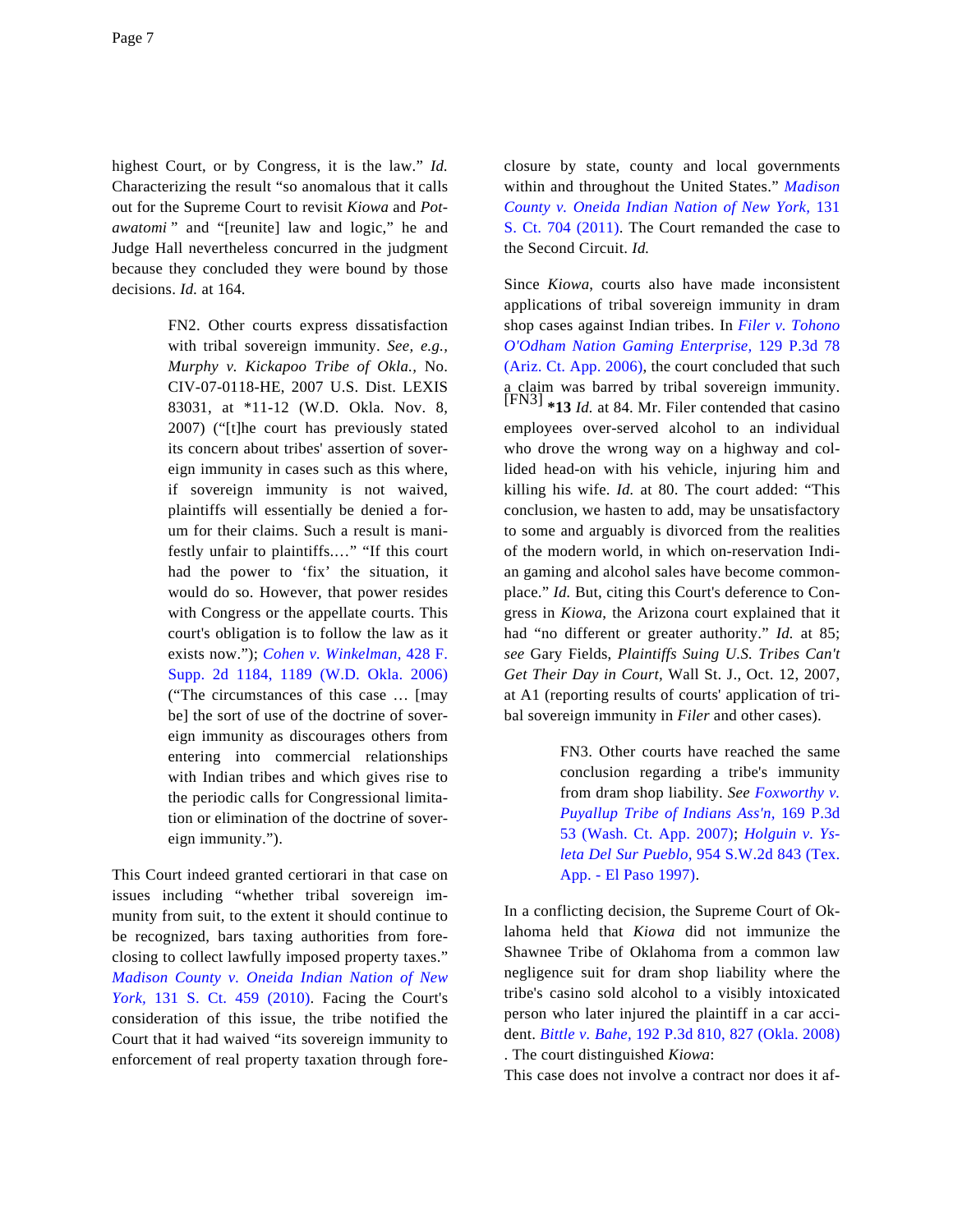fect the Tribe's membership or the Tribe's right to govern its members. This case does not interfere with the Tribe's internal affairs or tribal government.… Here, we have a tort action alleging the Tribe allowed **\*14** excessive amounts of alcoholic beverages to be served to an intoxicated patron at the Tribe's casino and did nothing to prevent the intoxicated patron from leaving the casino, driving on the public roads and highways while intoxicated, and causing injury. [T]here is a strong federal interest in ensuring all citizens have access to courts. [T]here is an historical and constitutional assumption of state court jurisdiction concurrent with the federal courts under our system of dual sovereignty.

*Id.* at 821. In his dissent, Justice Krauger expressed his concern about possible reversal by this Court. He reminded the majority that their court "has had four strikeouts in five attempts to resolve issues relating to and involving tribal sovereign immunity" [FN4] and advocated a deathwatch for tribal sovereign immunity:

> FN4. Justice Krauger was referring to four decisions of the Oklahoma Supreme Court regarding sovereign immunity that were overruled by this Court. [192 P.3d at 83](http://www.westlaw.com/Find/Default.wl?rs=dfa1.0&vr=2.0&DB=4645&FindType=Y&ReferencePositionType=S&SerialNum=2015135422&ReferencePosition=837)7 [n.18](http://www.westlaw.com/Find/Default.wl?rs=dfa1.0&vr=2.0&DB=4645&FindType=Y&ReferencePositionType=S&SerialNum=2015135422&ReferencePosition=837). Of course, the history of these cases highlights the difficulty lower courts have applying tribal immunity.

While the make-up of the United States Supreme Court has changed and the outcome today could be different than the outcome ten years ago [in Kiowa], any change has yet to be effectuated in the caselaw regarding tribal sovereign immunity and as Justice Summers pointed out in Hoover, "the Court would be wise to use restraint" until such **\*15** time as the United States Supreme Court has spoken.

*Id.* at 837 n.18 (quoting *[Hoover v. Kiowa Tribe o](http://www.westlaw.com/Find/Default.wl?rs=dfa1.0&vr=2.0&DB=661&FindType=Y&ReferencePositionType=S&SerialNum=1998073500&ReferencePosition=85)f [Okla.,](http://www.westlaw.com/Find/Default.wl?rs=dfa1.0&vr=2.0&DB=661&FindType=Y&ReferencePositionType=S&SerialNum=1998073500&ReferencePosition=85)* [957 P.2d 81, 85 \(Okla. 1998](http://www.westlaw.com/Find/Default.wl?rs=dfa1.0&vr=2.0&DB=661&FindType=Y&ReferencePositionType=S&SerialNum=1998073500&ReferencePosition=85)) (Summers, J., dissenting)).

# C. Tribes Will Not Be Harmed By Loss of Immunity

This Court's abrogation of tribal sovereign immunity would clarify federal Indian law without harming tribes: self-determination and autonomy are not and will not be insulted by abandoning the principle. Holding tribes responsible for their conduct will not impede any religious ceremonies or encumber the use and teaching of native languages or customs. Nor will liability for civil damages interfere with tribal government. Although tribal assets could be diminished by civil judgments, tribes can easily protect themselves by procuring insurance. Moreover, the long range benefits of establishing parity between Indian tribes and others far outweigh any short-term drawbacks. Tribes will enjoy less resentment and better rapport with the business community and the community at large outside the confines of the reservation.

Indian tribes have become sophisticated participants in the national economy. Indian gaming revenues in the United States in 2009 exceeded \$26 billion.[FN5] **\*16** Indian tribes are using this wealth to diversify their interests into the general economy. For example, the 3,300 member Seminole Tribe of Florida purchased Hard Rock International for \$965 million in 2006. Matt Krantz, *Seminole Tribe of Florida Buys Hard Rock Cafes, Hotels, Casinos,* USA Today, Dec. 7, 2006, available at http://www.usatoday.com/money/industries/food/200 6-12-07-seminoles-hardrock\_x.htm. In Oklahoma, the Muscogee (Creek) Nation plans on leading a \$1 billion investment in economic development projects in Tulsa, including a toll bridge spanning the Arkansas River. Clifton Adcock, *Tribal Authority Sees Bridge As \$1 Billion Boon,* Tulsa World, Mar. 31, 2010, available at http://www.tulsaworld.com/news/article.aspx?subject id=11&articleid=20100331\_

11\_A1\_TheCEO59034&rss\_lnk=1.

FN5. National Indian Gaming Commission (NIGC), Gaming Revenue Reports, 2009 Report, available at http:www.nigc.gov/Gaming\_Revenue\_Repor ts.aspx (last visited May 9, 2011). Accord-